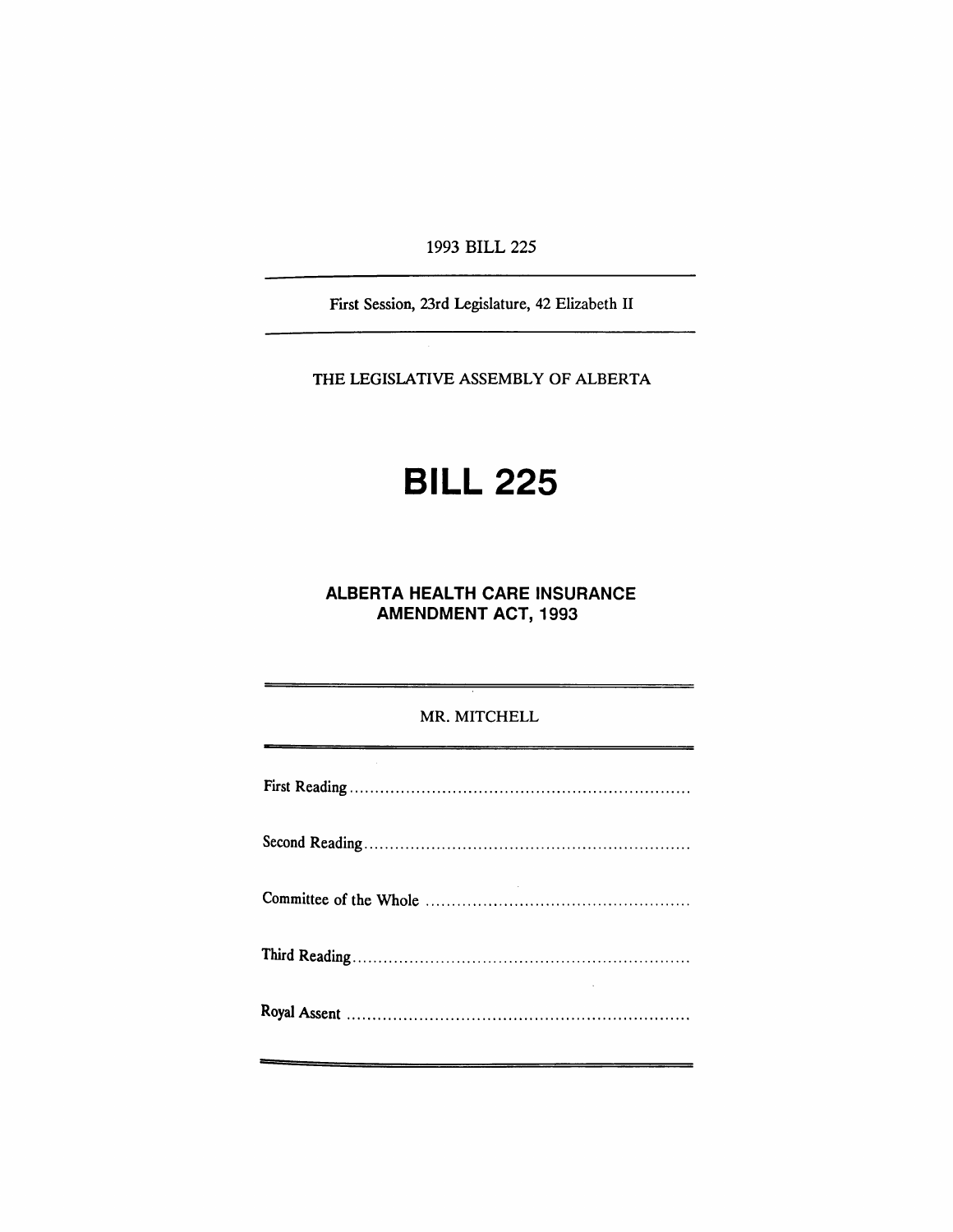*Bill 225 Mr. Mitchell*

# **BILL 225**

## 1993

## **ALBERTA HEALTH CARE INSURANCE AMENDMENT ACT, 1993**

*(Assented to* , 1993)

HER MAJESTY, by and with the advice and consent of the Legislative Assembly of Alberta, enacts as follows:

*1 The Alberta Health Care Insurance Act is amended by this Act.*

*2 Section l(n) is amended by adding the following after (i):* 

(i.I) counselling and treatment services provided to a person who has been determined by a court, in criminal or civil proceedings, to have been a victim or perpetrator of family violence, when the services are provided by a person having the qualifications specified in the regulations.

*3 This Act comes into force on Proclamation.*